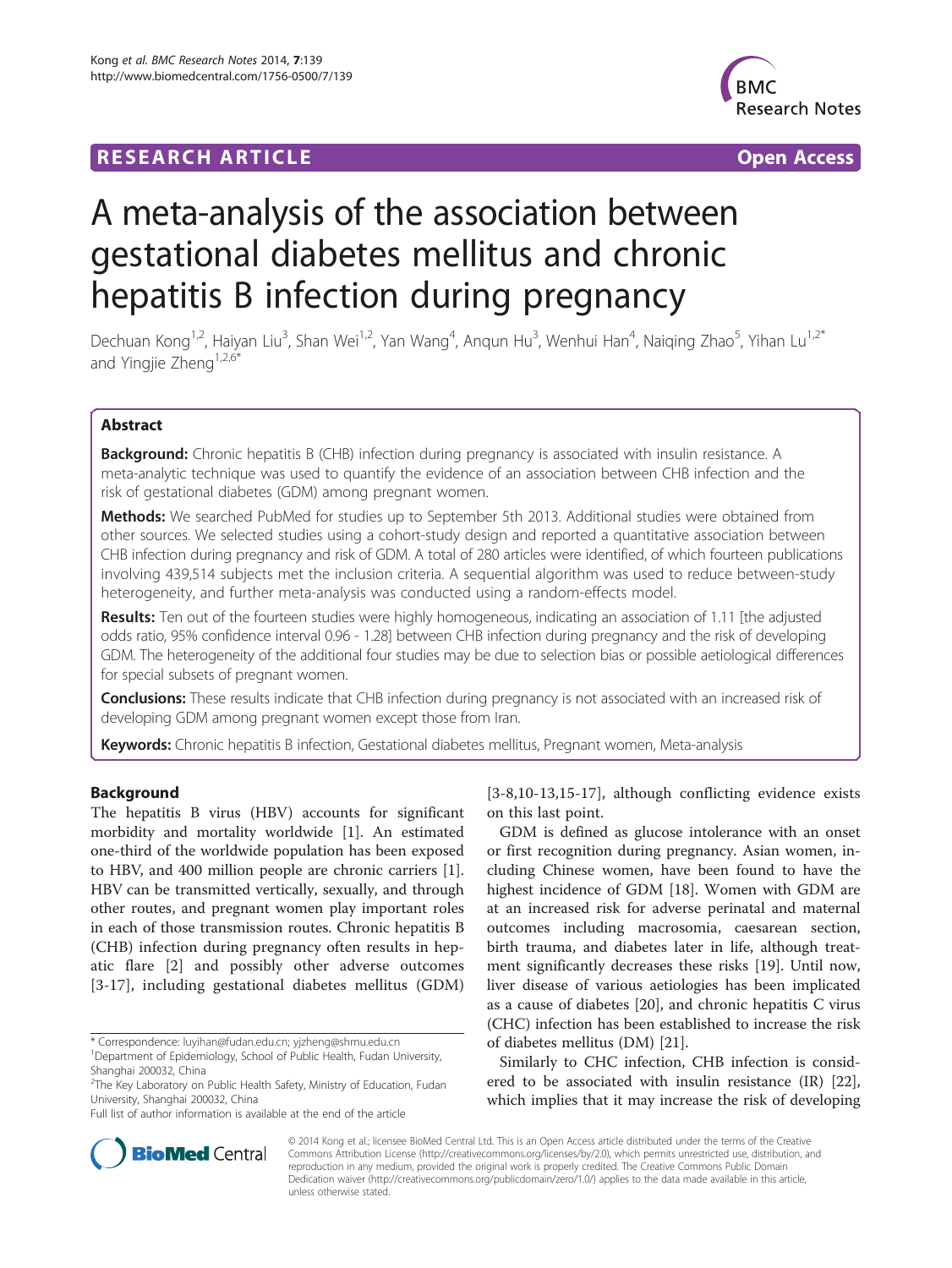DM and/or GDM. However, the association between CHB infection and the risk of DM and/or GDM remains less convincing. An increased risk was reported for DM only by Li-Ng [[23](#page-10-0)], but this result was not confirmed by a recently published ten-year cohort study [\[24](#page-10-0)]. Several studied have reported an increased risk for GDM  $[4,6,7,10,11]$  $[4,6,7,10,11]$ , but this result was contradicted by many others [\[3,5,8,9](#page-9-0),[12](#page-9-0)-[17\]](#page-10-0). Due to the limited resources and time available for HBV vaccination, the prevalence of CHB infection among pregnant women remains high, especially in HBV epidemic areas such as China [\[25](#page-10-0)].

To address these issues, we performed a meta-analysis of cohort studies to investigate whether CHB infection during pregnancy is associated with an increased risk of GDM.

## Methods

## Data sources and search strategy

This meta-analysis was conducted in compliance with the Meta-Analysis of Observational Studies in Epidemiology guidelines ([http://edmgr.ovid.com/ong/accounts/](http://edmgr.ovid.com/ong/accounts/moose.pdf) [moose.pdf](http://edmgr.ovid.com/ong/accounts/moose.pdf)). Two independent investigators (Kong and Liu) searched PubMed from 1966 to September 5th, 2013 using the combinations of terms "hepatitis B" or "hepatitis B surface antigen (HBsAg)" and "pregnancy outcome" or "prenatal outcome" or "perinatal outcome" or "gestational diabetes". We sifted through potentially relevant articles, firstly by titles and abstracts, and then we retrieved the full texts of articles for detailed review. Further, we scanned the reference lists of the articles that met the inclusion criteria in our analysis, and searched for those articles or citations in the Web of Knowledge, Google Scholar and Google to obtain additional studies.

## Inclusion and exclusion criteria

Articles were included if they used a cohort design and reported a quantitative association between CHB infection during pregnancy and the risk of GDM among pregnant women versus a non-CHB control group. For studies that enrolled overlapping pregnant women, only more recently published studies and/or those with larger sample sizes were included.

Studies included in this analysis defined CHB infection status during pregnancy by the presence or absence of hepatitis B surface antigen (HBsAg) in blood during the first prenatal care visit, on admission to the labour ward, or before delivery. GDM diagnosis was performed according to the recommended clinical practice.

## Data extraction

A form designed a priori was used to extract the information from the included studies. Two independent investigators (Han and Wei) performed the data extraction. A

third investigator (Wang) examined the results, and a consensus was considered as agreement between at least two out of the three investigators. GDM was the primary outcome measure. We extracted the following data (Table [1](#page-2-0)): authors' name, journal and year of publication, country of origin, enrolment period, incidence of GDM in pregnant women who had CHB infection and those who did not, general characteristics of pregnant women, unadjusted and/or adjusted effect size and the adjusted variables if available.

#### Assessment of methodological quality

Two independent investigators (Kong and Hu) evaluated the quality of each study using the Newcastle-Ottawa Quality Assessment Scale (NOS) [[26\]](#page-10-0). The third investigator (Lu) examined the results, and a consensus was considered as agreement between at least two out of the three investigators (Table [1](#page-2-0)). We did not consider the 2nd item of the NOS scale (Was follow-up long enough for outcomes to occur) or the 3rd item (Adequacy of follow up of cohort) because the final outcomes of all pregnant women were followed up to their delivery dates. We defined studies with  $NOS \ge 7$  as high quality and those with  $NOS < 7$  as low quality.

#### Statistical analysis

## Effect measurement: odds ratio and its adjustment

The cross-study effect of CHB infection vs. non-CHB control on the risk of GDM was measured using the odds ratios (OR) with 95% confidence intervals (CIs), which were reported as the effect measurements in all of the included studies except for one [\[4\]](#page-9-0), which reported relative risk.

The adjusted OR  $(OR<sub>a</sub>)$  was automatically included in our analysis; the unadjusted or crude OR  $(OR<sub>c</sub>)$  was corrected using external estimates of confounding by the method of coefficient adjustment introduced by Greenland [\[27\]](#page-10-0). Briefly, the confounding effect  $U = OR_c/$  $OR<sub>a</sub>$  was calculated by an external study. The variance of U was estimated using the formula  $V_u = V_a - V_c$ , where  $V_a$ and  $V_c$  are the variances of the natural logarithm of the  $OR_c$  and  $OR_a$  from the same study, respectively. Then, we used U and its variance  $V_u$  for further correction. In our analysis, the  $OR_c$  from the Lobstein study [[12](#page-9-0)] and the Chinese or Thailand studies [\[3,5,8,9](#page-9-0),[15](#page-9-0)-[17\]](#page-10-0) were adjusted using the estimates of U and  $V<sub>u</sub>$  from Reddick 2011 [\[13](#page-9-0)] and Lao 2007 [\[7](#page-9-0)], respectively.

## Heterogeneity analysis and its sensitivity analysis

We used a random-effects model to pool the  $OR_a$ across studies in Stata version 10.0 (Stata Corp). Heterogeneity was first explored by a  $\chi^2$  test with a P value <0.10 considered statistically significant and then judged visually by a forest plot, funnel plot and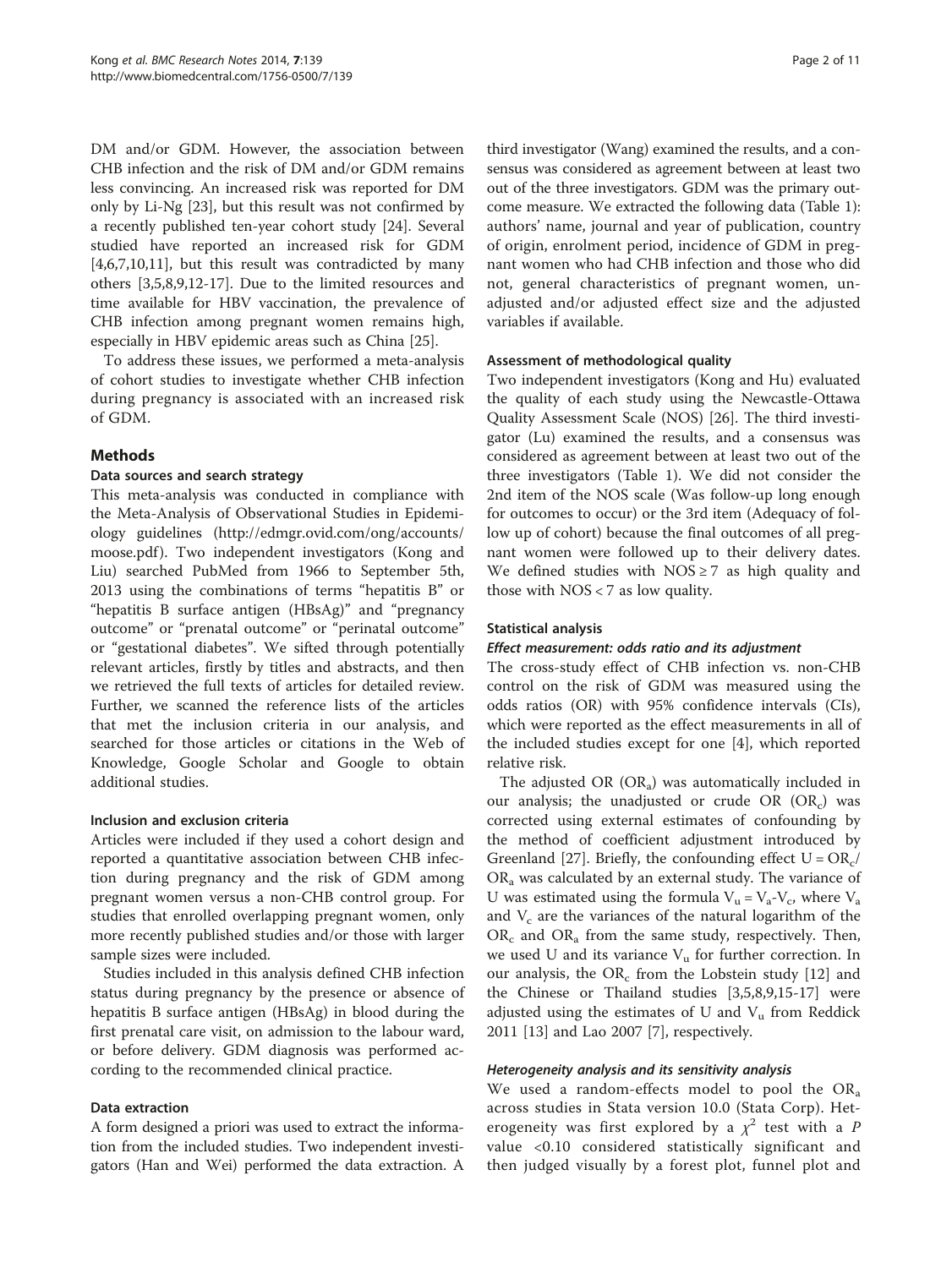| No. | Author, publication year, design (matched<br>variables), study site, country, PW (no, | Inclusion/exclusion                              | Identification of<br>HBsAq/GDM<br>(data retrieval)                                                                                                                                                                                                                                                                                                                                                                                                                                                                                                                                                                                                                                                                                                                                                                                                                                                                                                                                                                                                                                                                                                                                                                                                                                                                                            | <b>Baseline comparison between</b><br>HBsAg + and HBsAg- PW |                      | <b>Effect estimation</b><br>(95% Cl)/adjustment |                                              |
|-----|---------------------------------------------------------------------------------------|--------------------------------------------------|-----------------------------------------------------------------------------------------------------------------------------------------------------------------------------------------------------------------------------------------------------------------------------------------------------------------------------------------------------------------------------------------------------------------------------------------------------------------------------------------------------------------------------------------------------------------------------------------------------------------------------------------------------------------------------------------------------------------------------------------------------------------------------------------------------------------------------------------------------------------------------------------------------------------------------------------------------------------------------------------------------------------------------------------------------------------------------------------------------------------------------------------------------------------------------------------------------------------------------------------------------------------------------------------------------------------------------------------------|-------------------------------------------------------------|----------------------|-------------------------------------------------|----------------------------------------------|
|     | HBsAg +%), enrolled period (and NOS)                                                  |                                                  |                                                                                                                                                                                                                                                                                                                                                                                                                                                                                                                                                                                                                                                                                                                                                                                                                                                                                                                                                                                                                                                                                                                                                                                                                                                                                                                                               | Similarity                                                  | <b>Dissimilarity</b> | variables                                       |                                              |
| 1.  | Wong SF, 1999                                                                         | PW delivered after 24 GW or babies               | ELISA/Australian                                                                                                                                                                                                                                                                                                                                                                                                                                                                                                                                                                                                                                                                                                                                                                                                                                                                                                                                                                                                                                                                                                                                                                                                                                                                                                                              | Mean age, parity,                                           | <b>NA</b>            | $OR_c = 1.05$ (0.69, 1.61)                      |                                              |
|     | RCS, with all HBsAg- as controls                                                      |                                                  | criteria<br>history of abortion<br>(computer<br>database)<br>ELISA/WHO<br>Weight, height, BMI,<br>The $HBSAg + PW$ were<br>significantly older, with<br>criteria (medical<br>parity, socioeconomic<br>more OGTTs<br>record)<br>status<br>performed, with<br>$RRa = 3.51$<br>higher iron status, with<br>higher prevalence of<br>past obstetric history,<br>family or medical<br>history and had an<br>advanced age<br>$(≥35 \text{ years})$<br>ELISA/Australian<br>Age, GW at delivery,<br>A higher prop. of<br>HBsAg + PW from<br>BMI, parity, incidence<br>criteria<br>of non-SP or STIs: no<br>mainland China<br>(computer<br>clinical manifestations<br>database)<br>of liver disorders or<br>hepatitis.<br>ELISA/WHO<br>BMI, height, weight and<br>Among the HBsAg +<br>Hb level at booking, ethnic,<br>PW, the weight gain in<br>criteria (medical<br>history of stillbirth, IVF<br>those with GDM was<br>record)<br>pregnancy, haemoglobin<br>significant less than<br>level at booking, past<br>those without GDM.<br>medical history<br>Among the HBsAg-<br>PW, the weight gain in<br>those with GDM was<br>non-significant less<br>than those without<br>GDM.<br>ELISA/WHO<br>The HBsAg + PW had<br>Age, height, parity and<br>criteria <sup>*4</sup><br>history of DM<br>lower weight and BMI,<br>with lower prop. of<br>(computer | $OR_a = 1.00 (0.56, 1.76)^{*1} / NA$                        |                      |                                                 |                                              |
|     | Princess Margaret Hospital                                                            | smoker or illicit drug users, and DM             |                                                                                                                                                                                                                                                                                                                                                                                                                                                                                                                                                                                                                                                                                                                                                                                                                                                                                                                                                                                                                                                                                                                                                                                                                                                                                                                                               |                                                             |                      |                                                 |                                              |
|     | Hongkong, China                                                                       |                                                  |                                                                                                                                                                                                                                                                                                                                                                                                                                                                                                                                                                                                                                                                                                                                                                                                                                                                                                                                                                                                                                                                                                                                                                                                                                                                                                                                               |                                                             |                      |                                                 |                                              |
|     | SP (7105, 11.6%)                                                                      |                                                  |                                                                                                                                                                                                                                                                                                                                                                                                                                                                                                                                                                                                                                                                                                                                                                                                                                                                                                                                                                                                                                                                                                                                                                                                                                                                                                                                               |                                                             |                      |                                                 |                                              |
|     | Jul.1,1996-Aug.31,1998 (6)                                                            |                                                  |                                                                                                                                                                                                                                                                                                                                                                                                                                                                                                                                                                                                                                                                                                                                                                                                                                                                                                                                                                                                                                                                                                                                                                                                                                                                                                                                               |                                                             |                      |                                                 |                                              |
| 2.  | Lao TT, 2003                                                                          |                                                  | with BW $\geq$ 500 g/AHP, non-SP, acute<br>pelvic inflammatory disease, STI,<br>$RRc = 2.97 (2.00, 4.42)$<br>Chinese PW, recruited at 28-30 GW,<br>$OR_c = 3.94$ (2.27, 6.84)<br>haemoglobin concentration ≥10 g/dl<br>visit at or before 14 GW/antenatal visit<br>(1.83, 6.73)/Age, BMI,<br>after 14 GW, anemia or hemoglobinopathy,<br>socioeconomic status,<br>parity and presence of<br>and past history.<br>$OR_c = 0.81$ (0.59, 1.12)<br>incomplete or contradicting data(152)<br>$OR_c = 1.89$ (1.14, 3.13)<br>weight and parity                                                                                                                                                                                                                                                                                                                                                                                                                                                                                                                                                                                                                                                                                                                                                                                                       |                                                             |                      |                                                 |                                              |
|     | RCS, with a sample as controls                                                        |                                                  |                                                                                                                                                                                                                                                                                                                                                                                                                                                                                                                                                                                                                                                                                                                                                                                                                                                                                                                                                                                                                                                                                                                                                                                                                                                                                                                                               |                                                             |                      |                                                 |                                              |
|     | Queen Mary Hospital or others                                                         | and mean cell volume $\geq$ 80 fL at the initial |                                                                                                                                                                                                                                                                                                                                                                                                                                                                                                                                                                                                                                                                                                                                                                                                                                                                                                                                                                                                                                                                                                                                                                                                                                                                                                                                               |                                                             |                      |                                                 |                                              |
|     | Hongkong, China                                                                       |                                                  |                                                                                                                                                                                                                                                                                                                                                                                                                                                                                                                                                                                                                                                                                                                                                                                                                                                                                                                                                                                                                                                                                                                                                                                                                                                                                                                                               |                                                             |                      |                                                 |                                              |
|     | SP (767, NA)                                                                          | GDM diagnosed before 28 GW, non-SP               |                                                                                                                                                                                                                                                                                                                                                                                                                                                                                                                                                                                                                                                                                                                                                                                                                                                                                                                                                                                                                                                                                                                                                                                                                                                                                                                                               |                                                             |                      |                                                 |                                              |
|     | Over four months (5)                                                                  |                                                  |                                                                                                                                                                                                                                                                                                                                                                                                                                                                                                                                                                                                                                                                                                                                                                                                                                                                                                                                                                                                                                                                                                                                                                                                                                                                                                                                               |                                                             |                      |                                                 |                                              |
| 3.  | To WWK, 2003                                                                          | PW delivered after 24 GW/AHP(2);                 |                                                                                                                                                                                                                                                                                                                                                                                                                                                                                                                                                                                                                                                                                                                                                                                                                                                                                                                                                                                                                                                                                                                                                                                                                                                                                                                                               |                                                             |                      |                                                 |                                              |
|     | RCS, with all HBsAg- as controls                                                      |                                                  |                                                                                                                                                                                                                                                                                                                                                                                                                                                                                                                                                                                                                                                                                                                                                                                                                                                                                                                                                                                                                                                                                                                                                                                                                                                                                                                                               |                                                             |                      |                                                 | $OR_a = 0.77$ (0.47, 1.26) <sup>*1</sup> /NA |
|     | United Christian Hospital                                                             |                                                  |                                                                                                                                                                                                                                                                                                                                                                                                                                                                                                                                                                                                                                                                                                                                                                                                                                                                                                                                                                                                                                                                                                                                                                                                                                                                                                                                               |                                                             |                      |                                                 |                                              |
|     | Hongkong, China                                                                       |                                                  |                                                                                                                                                                                                                                                                                                                                                                                                                                                                                                                                                                                                                                                                                                                                                                                                                                                                                                                                                                                                                                                                                                                                                                                                                                                                                                                                               |                                                             |                      |                                                 |                                              |
|     | AP (13946, 9.72%)                                                                     |                                                  |                                                                                                                                                                                                                                                                                                                                                                                                                                                                                                                                                                                                                                                                                                                                                                                                                                                                                                                                                                                                                                                                                                                                                                                                                                                                                                                                               |                                                             |                      |                                                 |                                              |
|     | Jan. 1997-Dec. 2000 (6)                                                               |                                                  |                                                                                                                                                                                                                                                                                                                                                                                                                                                                                                                                                                                                                                                                                                                                                                                                                                                                                                                                                                                                                                                                                                                                                                                                                                                                                                                                               |                                                             |                      |                                                 |                                              |
| 4.  | Tse KY, 2005                                                                          | NA/incomplete data                               | significant obstetrics, family<br>$ORa = 2.04 (1.21, 3.44)/Age,$<br>$OR_c = 1.31(1.08, 1.57)$<br>$ORa = 1.24 (1.01, 1.51)$ /<br>parity, age, BMI, presence                                                                                                                                                                                                                                                                                                                                                                                                                                                                                                                                                                                                                                                                                                                                                                                                                                                                                                                                                                                                                                                                                                                                                                                    |                                                             |                      |                                                 |                                              |
|     | RCS, matched for age and parity                                                       |                                                  |                                                                                                                                                                                                                                                                                                                                                                                                                                                                                                                                                                                                                                                                                                                                                                                                                                                                                                                                                                                                                                                                                                                                                                                                                                                                                                                                               |                                                             |                      |                                                 |                                              |
|     | Queen Mary Hospital (section mainly for<br>high-risk paturients)                      |                                                  |                                                                                                                                                                                                                                                                                                                                                                                                                                                                                                                                                                                                                                                                                                                                                                                                                                                                                                                                                                                                                                                                                                                                                                                                                                                                                                                                               |                                                             |                      |                                                 |                                              |
|     | Hongkong, China                                                                       |                                                  |                                                                                                                                                                                                                                                                                                                                                                                                                                                                                                                                                                                                                                                                                                                                                                                                                                                                                                                                                                                                                                                                                                                                                                                                                                                                                                                                               |                                                             |                      |                                                 |                                              |
|     | SP (3348, 7.56%)                                                                      |                                                  |                                                                                                                                                                                                                                                                                                                                                                                                                                                                                                                                                                                                                                                                                                                                                                                                                                                                                                                                                                                                                                                                                                                                                                                                                                                                                                                                               |                                                             |                      |                                                 |                                              |
|     | Jan. 2000-2002 (7)                                                                    |                                                  |                                                                                                                                                                                                                                                                                                                                                                                                                                                                                                                                                                                                                                                                                                                                                                                                                                                                                                                                                                                                                                                                                                                                                                                                                                                                                                                                               |                                                             |                      |                                                 |                                              |
| 5.  | Lao TT, 2007                                                                          | SP, 99% of those PW delivered at or after        |                                                                                                                                                                                                                                                                                                                                                                                                                                                                                                                                                                                                                                                                                                                                                                                                                                                                                                                                                                                                                                                                                                                                                                                                                                                                                                                                               |                                                             | overweight and       |                                                 |                                              |
|     | RCS, with all HBsAq- as controls                                                      | 24 GW/incomplete data (147)                      |                                                                                                                                                                                                                                                                                                                                                                                                                                                                                                                                                                                                                                                                                                                                                                                                                                                                                                                                                                                                                                                                                                                                                                                                                                                                                                                                               |                                                             |                      |                                                 |                                              |
|     | Queen Mary Hospital                                                                   |                                                  |                                                                                                                                                                                                                                                                                                                                                                                                                                                                                                                                                                                                                                                                                                                                                                                                                                                                                                                                                                                                                                                                                                                                                                                                                                                                                                                                               |                                                             |                      |                                                 |                                              |

## <span id="page-2-0"></span>Table 1 General characteristics and quality scores of the 14 studies included in this meta-analysis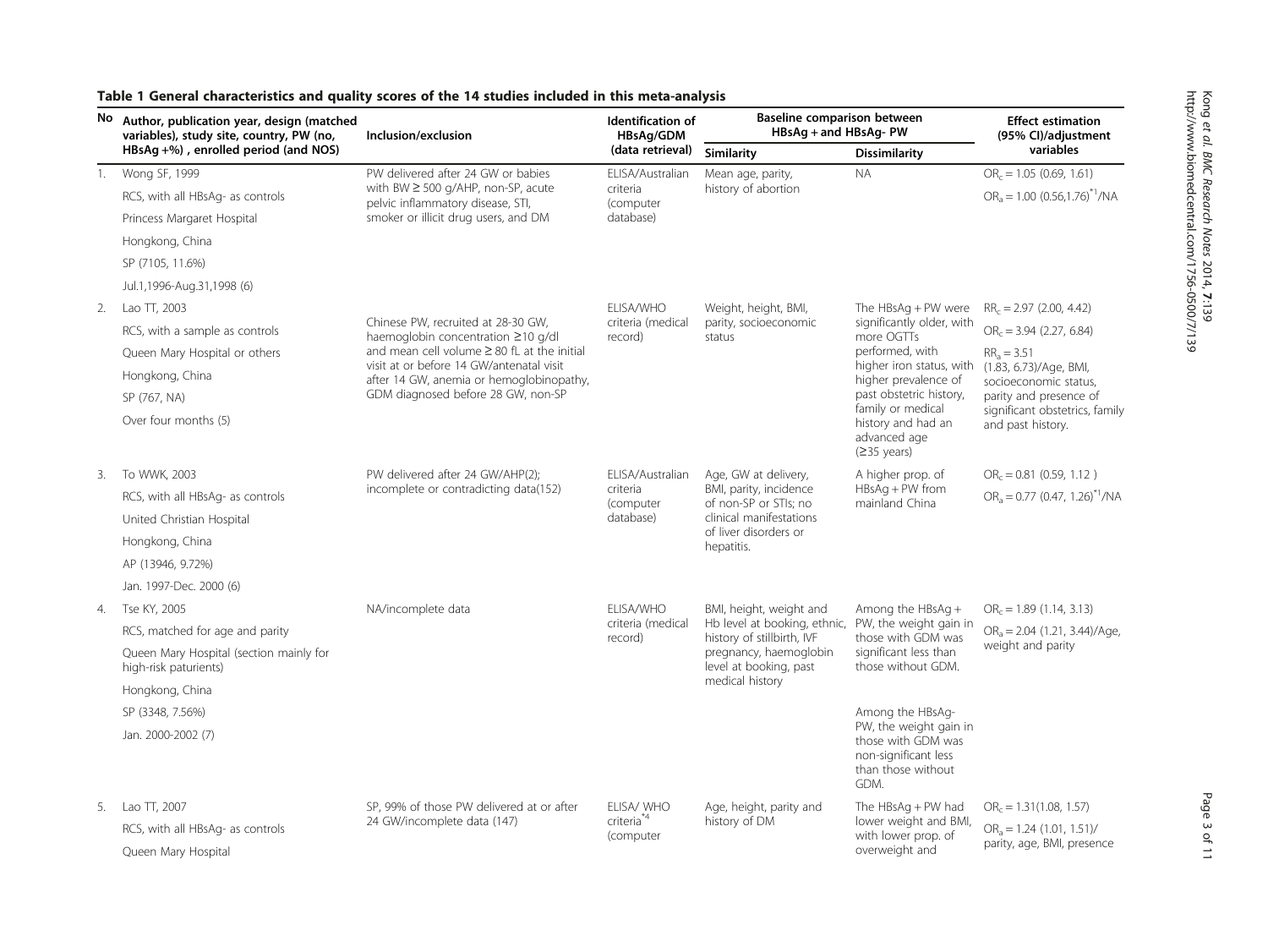|    | Hongkong, China                                                  | database, ICD<br>coding)                                                                  |                                        | smokers, and with<br>higher prop. of Asian<br>origin, married,                                 | of iron deficiency anaemia,<br>and smoking.                                                                                            |                                                                            |
|----|------------------------------------------------------------------|-------------------------------------------------------------------------------------------|----------------------------------------|------------------------------------------------------------------------------------------------|----------------------------------------------------------------------------------------------------------------------------------------|----------------------------------------------------------------------------|
|    | SP (14464, 8.3%)                                                 |                                                                                           |                                        |                                                                                                |                                                                                                                                        |                                                                            |
|    | 1998-2001 (8)                                                    |                                                                                           |                                        |                                                                                                | unemployed and<br>history of induced<br>abortion.                                                                                      |                                                                            |
| 6. | Lert-amornpong S,2007                                            | Healthy PW Age 20-39 years old/chronic ill-                                               | ELISA/NDDG                             | Age, weight at booking,                                                                        | <b>NA</b>                                                                                                                              | $OR_c = 3.04$ (0.60, 15.28)                                                |
|    | RCS, matched for age and date of delivery                        | ness, non-SP, HIV+, smoker, alcohol drinker                                               | (medical record)                       | weight gain, hematocrit at<br>booking, history of<br>contraception, parity and<br>past health. |                                                                                                                                        | $OR_a = 2.89$ (0.55, 15.17) <sup>*1</sup> /NA                              |
|    | Phramongkutklao College of Medicine                              |                                                                                           |                                        |                                                                                                |                                                                                                                                        |                                                                            |
|    | Bangkok, Thailand                                                |                                                                                           |                                        |                                                                                                |                                                                                                                                        |                                                                            |
|    | SP (8515, 1.93%)                                                 |                                                                                           |                                        |                                                                                                |                                                                                                                                        |                                                                            |
|    | Jan.1, 2003-Dec.31,2005 (5)                                      |                                                                                           |                                        |                                                                                                |                                                                                                                                        |                                                                            |
|    | 7. Thungsuk R, 2008                                              | Healthy PW                                                                                | ELISA/ADA<br>(medical record)          | Age, hematocrit at<br>booking, parity and past<br>health                                       | <b>NA</b>                                                                                                                              | $OR_c = 1.39$ (0.37, 5.28)<br>$OR_a = 1.32$ (0.33, 5.29) <sup>*1</sup> /NA |
|    | RCS, matched for age, parity and year of<br>delivery             | Age 20-39 years old/chronic illness <sup>'</sup> non-SP,<br>HIV+, smoker, alcohol drinker |                                        |                                                                                                |                                                                                                                                        |                                                                            |
|    | Sawanpracharak Hospital                                          |                                                                                           |                                        |                                                                                                |                                                                                                                                        |                                                                            |
|    | Nakhonsawan, Thailand                                            |                                                                                           |                                        |                                                                                                |                                                                                                                                        |                                                                            |
|    | AP (2548, 1.3%)                                                  |                                                                                           |                                        |                                                                                                |                                                                                                                                        |                                                                            |
|    | Jan. 2005-Dec, 2007 (5)                                          |                                                                                           |                                        |                                                                                                |                                                                                                                                        |                                                                            |
| 8. | Saleh-Gargari S, 2009                                            | SP/AHP                                                                                    | ELISA/ADA<br>(medical record)          | Age, parity, BMI,<br>hemoglobin level at<br>admission, past health<br>history                  | <b>NA</b>                                                                                                                              | $OR_c = 4.13$ (1.96, 8.70)<br>$OR_a = 3.62$ (1.60, 7.90)/NA                |
|    | RCS, matched for age, parity, and BMI                            |                                                                                           |                                        |                                                                                                |                                                                                                                                        |                                                                            |
|    | the labor ward in Mahdieh and Vali Asr<br>Tertiary Care Hospital |                                                                                           |                                        |                                                                                                |                                                                                                                                        |                                                                            |
|    | Tehran, Iran                                                     |                                                                                           |                                        |                                                                                                |                                                                                                                                        |                                                                            |
|    | SP (NA, NA)                                                      |                                                                                           |                                        |                                                                                                |                                                                                                                                        |                                                                            |
|    | Mar. 2001-Dec. 2008 (6)                                          |                                                                                           |                                        |                                                                                                |                                                                                                                                        |                                                                            |
| 9. | Aghamohammadi A, 2011                                            | SP/                                                                                       | ELISA/ADA<br>(medical record)          | Age, parity, haemoglobin<br>level at booking, past<br>medical history                          | <b>NA</b>                                                                                                                              | $OR_c = 2.34$ (1.32, 4.17)                                                 |
|    | RCS, matched for age and parity, selected at<br>random           | AHP                                                                                       |                                        |                                                                                                |                                                                                                                                        | $ORa = 1.53$ (1.19, 1.97)/NA                                               |
|    | the labor ward in Imam Khomeyni                                  |                                                                                           |                                        |                                                                                                |                                                                                                                                        |                                                                            |
|    | Sari, Iran                                                       |                                                                                           |                                        |                                                                                                |                                                                                                                                        |                                                                            |
|    | SP (2953, 5.07%)                                                 |                                                                                           |                                        |                                                                                                |                                                                                                                                        |                                                                            |
|    | Jan.,2005-Dec.,2008 (6)                                          |                                                                                           |                                        |                                                                                                |                                                                                                                                        |                                                                            |
|    | 10. Lobstein S, 2011                                             | SP (8193)/non-SP (427); HBsAg not                                                         | ELISA/IADPSG<br>(computer<br>database) | BMI, age, history of<br>stillbirths, ectopic<br>pregnancies, IVF<br>pregnancies                | The $HBSAg + PW$ had<br>lower weight and<br>height, higher prop. of<br>Asian origin, married,<br>أكمار متمعداتها المتمردة المرمم مترين | $OR_c = 2.82$ (0.17, 46.68)                                                |
|    | RCS, with all HBsAg- as controls                                 | available (887)                                                                           |                                        |                                                                                                |                                                                                                                                        | $OR_a = 2.20 (0.13, 37.03)^{*1} / NA$                                      |
|    | Gynecological University Hospital                                |                                                                                           |                                        |                                                                                                |                                                                                                                                        |                                                                            |

## Table 1 General characteristics and quality scores of the 14 studies included in this meta-analysis (Continued)

unemployed, history of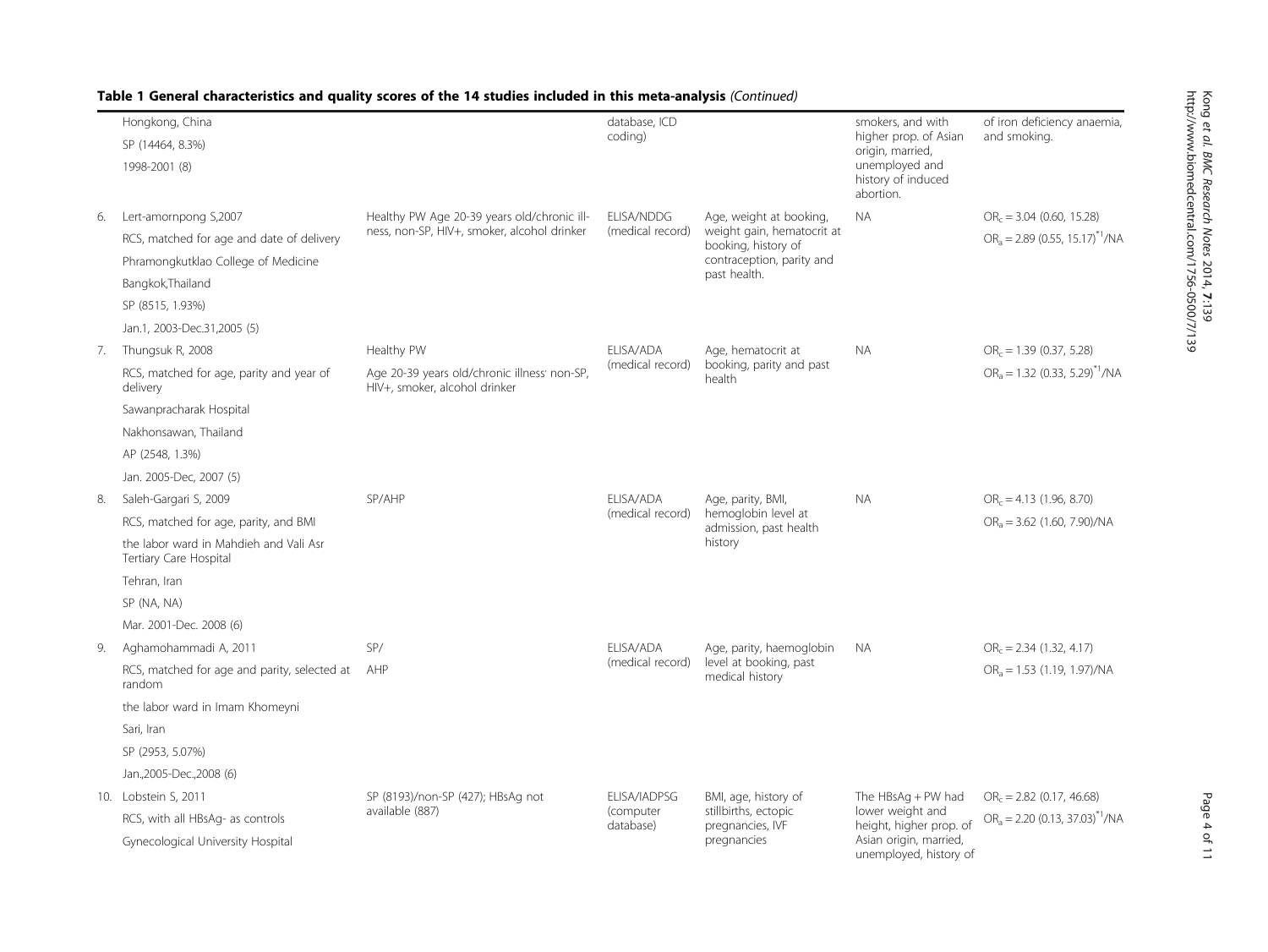| Table 1 General characteristics and quality scores of the 14 studies included in this meta-analysis (Continued) |  |  |  |
|-----------------------------------------------------------------------------------------------------------------|--|--|--|
|-----------------------------------------------------------------------------------------------------------------|--|--|--|

| Leipizig, Germany                                             |                                                                                                                                             |                                                         |                                               | induced abortion, and                                                      |                                                   |
|---------------------------------------------------------------|---------------------------------------------------------------------------------------------------------------------------------------------|---------------------------------------------------------|-----------------------------------------------|----------------------------------------------------------------------------|---------------------------------------------------|
| AP (9507, 0.48%)                                              |                                                                                                                                             |                                                         |                                               | lower prop. of<br>primipara                                                |                                                   |
| Jan 1, 2001-Dec. 31,2006 (6)                                  |                                                                                                                                             |                                                         |                                               |                                                                            |                                                   |
| 11. Reddick KL, 2011                                          | NA/DM, HCV                                                                                                                                  | ELISA/ADA                                               | <b>NA</b>                                     | The $HBSAg + PW$ were                                                      | $OR_c = 1.78$ (1.27, 2.50)                        |
| RCS, with all HBsAq- as controls                              |                                                                                                                                             |                                                         |                                               | younger, with more<br>black and Asian, and                                 | $ORa = 1.39$ (0.88, 2.12)/age,                    |
| 1054 hospitals                                                |                                                                                                                                             |                                                         |                                               | higher prop. of public-<br>assisted insurance, any                         | race, insurance status,<br>substance use, STI and |
| 37 states, USA                                                |                                                                                                                                             |                                                         |                                               | substance use, any STI                                                     | medical complications                             |
| AP (297664, 0.27%)                                            |                                                                                                                                             |                                                         |                                               | and medical<br>complications                                               |                                                   |
| 1995-2005 (8)                                                 |                                                                                                                                             |                                                         |                                               |                                                                            |                                                   |
| 12. Lu YP. 2012                                               | SP/pre-existing diabetes, impaired glucose                                                                                                  | ELISA/ADA                                               | Age, height, BMI before                       | NA.                                                                        | $OR_c = 0.90$ (0.48, 1.67)                        |
| RCS, with a random sample of all HBsAq- as<br>controls        | tolerance, hypertension, etc; syphilis, HIV;<br>co-infected or super-infected with HCV, HDV,<br>HAV, HEV and other infections, smokers drug | (medical record)                                        | pregnancy, parity, times of<br>pregnancy, GW  |                                                                            | $OR_a = 0.85$ (0.41, 1.77) <sup>*1</sup> /NA      |
| First Affiliated Hospital of Jinan University                 | users, alcohol drinkers and prescription users.                                                                                             |                                                         |                                               |                                                                            |                                                   |
| Guangzhou,,China                                              |                                                                                                                                             |                                                         |                                               |                                                                            |                                                   |
| SP (NA, NA)                                                   |                                                                                                                                             |                                                         |                                               |                                                                            |                                                   |
| May 2009-Jul. 2011 (6)                                        |                                                                                                                                             |                                                         |                                               |                                                                            |                                                   |
| 13. Lao TT, 2013                                              | PW delivered at or after 24 GW/NA                                                                                                           | ELISA/Australian<br>criterion<br>(computer              | Height and medical history                    | The $HBSAq + PM$ were<br>insignificantly younger,<br>and with higher prop. | $OR_c = 0.96$ (0.88, 1.04)                        |
| RCS, with all HBsAg- as controls                              |                                                                                                                                             |                                                         |                                               |                                                                            | $OR_a = 0.91$ (0.62, 1.34) <sup>*1</sup> /NA      |
| Princess of Wales Hospital                                    |                                                                                                                                             | database, ICD                                           |                                               | of overweight, BMI                                                         |                                                   |
| Hongkong, China                                               |                                                                                                                                             | coding)                                                 |                                               | and multiple parity                                                        |                                                   |
| SP (86537, 10.0%)                                             |                                                                                                                                             |                                                         |                                               |                                                                            |                                                   |
| Jan. 1995-Dec. 2009 (5)                                       |                                                                                                                                             |                                                         |                                               |                                                                            |                                                   |
| 14. Mak SL, 2013                                              | PW delivered after 24 GW                                                                                                                    | ELISA/Australian<br>criterion<br>(computer<br>database) | Maternal condition and<br>past medical health | Parity was higher in<br>$HBSAq + PW$                                       | $OR_c = 0.97$ (0.74, 1.28)                        |
| RCS, with all HBsAq- as controls                              |                                                                                                                                             |                                                         |                                               |                                                                            | $OR_a = 0.92$ (0.58, 1.48) <sup>*1</sup> /NA      |
| Queen Elizabeth Hospital                                      |                                                                                                                                             |                                                         |                                               |                                                                            |                                                   |
| Hongkong, China                                               |                                                                                                                                             |                                                         |                                               |                                                                            |                                                   |
| AP (9526, 7.85%)                                              |                                                                                                                                             |                                                         |                                               |                                                                            |                                                   |
| Oct. 1 <sup>st</sup> , 2010- Dec. 31 <sup>st</sup> , 2011 (6) |                                                                                                                                             |                                                         |                                               |                                                                            |                                                   |

Notes.

PW: pregnant women; NOS: Newcastle-Ottawa Quality Assessment Scale; no: number; HBsAg: hepatitis B virus surface antigen; GDM: gestational diabetes mellitus; CI: confidence interval; RCS: retrospective cohort study; SP: single pregnancy; GW: gestational weeks; BW: birth weight; AHP: acute hepatitis during pregnancy; STI: sexually transmitted infection; DM: diabetes mellitus; ELISA: Enzyme-linked immunosorbent assay; NA: not available; OR<sub>c</sub>: crude odds ratio; OR<sub>a</sub>: adjusted odds ratio; WHO: World Health Organization; BMI: body mass index; OGTT: oral glucose tolerance test; RR<sub>c</sub>: crude risk ratio; RR<sub>a</sub>: adjusted risk ratio; Hb: haemoglobin; IVF: In vitro fertilization; prop: proportion; HIV: human immunodeficiency virus; NDDG: National Diabetes Data Group; ADA: American Diabetes Association; IADPSG: International Association of Diabetes in Pregnancy<br>Study Gro

 $*$ <sup>1</sup>OR<sub>a</sub> was calculated using external estimates of confounding by the method of coefficient adjustment.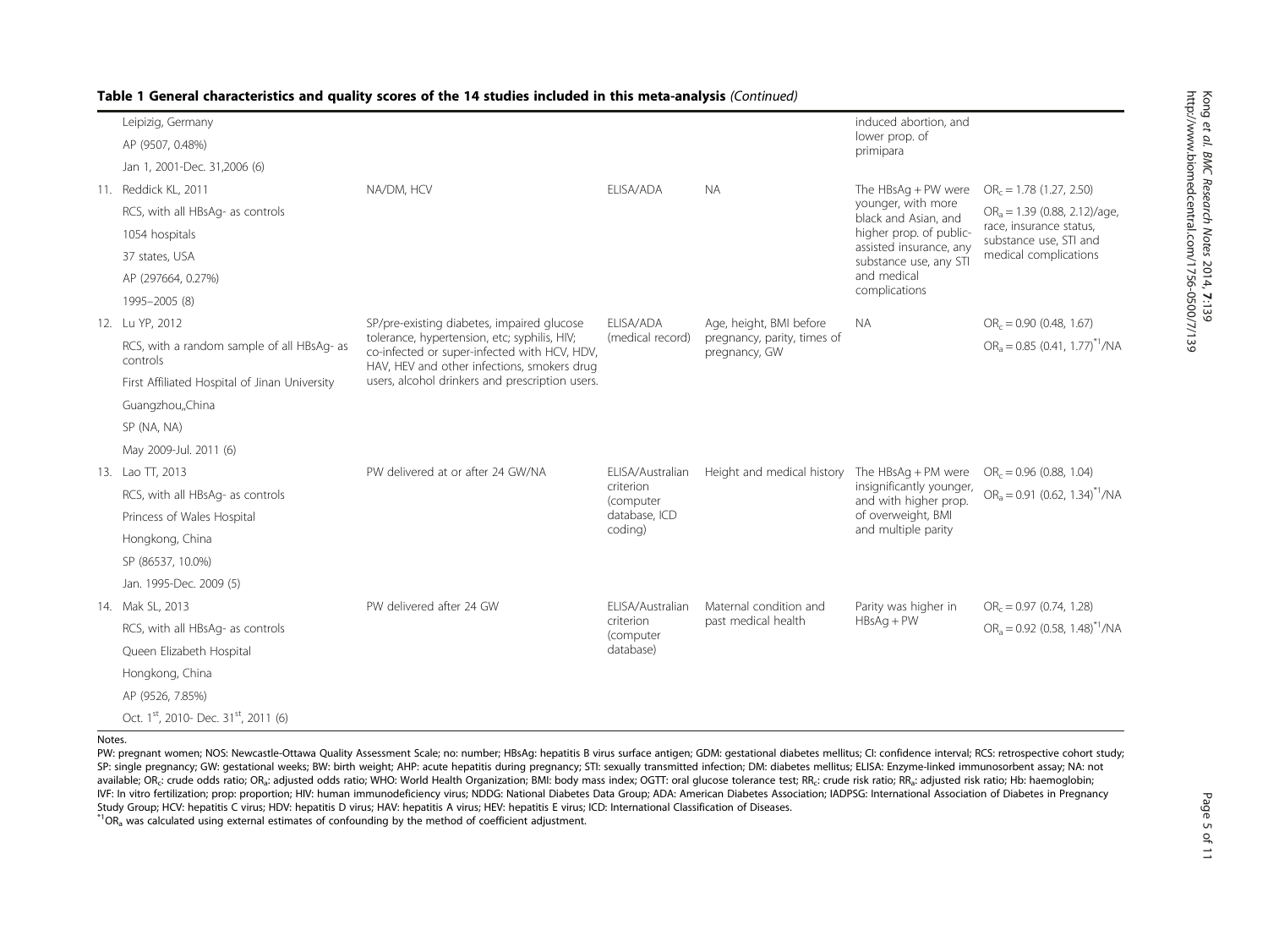Galbraith plot. The extent of heterogeneity was measured by Higgins'  $I^2$ . We also explored the influence of heterogeneity on the pooled  $OR_a$  across studies using a sensitivity analysis introduced by Patsopoulos [[28](#page-10-0)]. Briefly, for a meta-analysis of n studies, we perform n new meta-analyses where one study is excluded from the calculation each time. The study that leads to the largest decrease in  $I^2$  upon exclusion is dropped, and a new set of n-1 studies is created. This process is continued until the  $I^2$  is decreased to the lowest possible value.

For the heterogeneous studies that were excluded from further analysis, we explored the possible reasons for the heterogeneity using a causal diagram.

#### The combined effect estimate

For the homogenous studies, the Dersimonian and Laird random-effects model was used to pool the  $OR_a$  across studies in Stata version 10.0 (Stata Corp). Sub-group analysis and meta-regression were carried out to examine the effect in relation to design, type of epidemic area, article quality and GDM diagnostic criteria. We used the interaction test to estimate the difference between two sub-groups [\[29](#page-10-0)]. Publication bias was assessed by a visual inspection of a funnel plot and by the Egger's and Begger's test [[30\]](#page-10-0), and a nonparametric trim and fill method was applied if possible [[31\]](#page-10-0). The predictive intervals were calculated using a t-distribution with k-2 degrees of freedom, where k represents the number of studies [\[32\]](#page-10-0).

## Results

#### Literature search

The literature search retrieved 280 papers, 29 of which were identified as potentially relevant to the current analysis. Further backwards or citation searches produced six additional papers. Only fourteen papers [[3](#page-9-0)-[13,15-](#page-9-0)[17\]](#page-10-0) representing fourteen independent studies were included in our analysis. The reasons for exclusion of the other studies are listed in Additional file [1:](#page-9-0) Figure S1.

## General characteristics about the studies included in meta analysis

The fourteen studies included in the present analysis were published between 1999 and 2013 (Table [1\)](#page-2-0). Two studies each were conducted in Thailand [[8,9\]](#page-9-0) and Iran [[10,11\]](#page-9-0), one in Germany [[12](#page-9-0)], the United States [\[13](#page-9-0)], and mainland China [\[15\]](#page-9-0), and the other seven in Hong Kong, China [\[3-7](#page-9-0),[16](#page-10-0),[17](#page-10-0)]. All fourteen were hospital-based retrospective cohort studies.

The CHB infection status was determined by the presence or absence of HBsAg during pregnancy, and the

diagnosis of GDM was determined through routine clinical practices. This information was retrieved directly from medical records or indirectly from medical records based on a computerised database through the International Classification of Diseases codes.

#### Heterogeneity analysis and its sensitivity analysis

The high heterogeneity of the  $OR_a$  across the fourteen studies was demonstrated by visual observation of the forest plot, funnel plot, and Galbraith plot and further verified by the Higgins' I<sup>2</sup> value of 58.9% ( $\chi^2$  = 31.6, df = 13,  $p = 0.003$ ).

I<sup>2</sup> was reduced by removing one study at a time using a random-effects model based sequential algorithm [\[28](#page-10-0)]. As seen from Figure [1](#page-6-0)a-d, removing one study each time led to a gradual decrease in the Tau-squared value with decreasing  $I^2$ , and the 95% CIs of the pooled OR<sub>a</sub> across studies became narrower, with the means, lower and upper 95% CIs ranging from 1.00 - 1.40, 0.82 - 1.13, and 1.21 - 1.78, respectively. Actually, 38% of the 95% lower CIs were below 1.0 during this process.

After four studies were removed (Lao 2003 [[4\]](#page-9-0), Saleh-Gargari 2009 [[10](#page-9-0)], Tse 2003 [\[6](#page-9-0)] and Aghamohammadi 2011 [[11\]](#page-9-0)), the remaining ten studies were highly homogeneous, with a Higgins' I<sup>2</sup> value of 0.0% ( $\chi^2$  = 8.06,  $df = 9$ ,  $p = 0.53$ , Figure [2\)](#page-7-0) and a Tau-squared value of 0.0.

## The combined effect estimate

The ten highly homogeneous studies involved 99.4% (436,991/439,514) of the subjects among the fourteen studies, and together reported a GDM prevalence of 6.30% (884/14,028) among pregnant women with CHB infections and 3.63% (15,352/422,963) among uninfected pregnant women. The association between CHB infection during pregnancy and the risk of developing GDM was 1.11 [the adjusted odds ratio  $(OR_a)$ , 95% CIs: 0.96 -1.28, 95% predictive intervals 0.94 - 1.31] (Figure [2](#page-7-0)). These findings suggest that CHB infection during pregnancy does not increase the risk of GDM, in agreement with all of the individual studies except for one [\[7](#page-9-0)], which suggests that CHB infection during pregnancy is associated with a higher risk of GDM.

Subgroup and meta-regression analysis showed that the pooled  $OR_a$  across studies could not be modified by the following characteristics: quality of papers (high vs. low), designs (all non-CHB pregnant women as controls vs. an unmatched or matched sample of non-CHB pregnant women as controls), epidemic levels (high, middle vs. low), and GDM diagnostic criteria.

Visual inspection of the funnel plots of the  $OR_a$  from the ten studies demonstrated a possible publication bias. After trim and fill methods were performed, the pooled ORa was 1.10 (95% CIs: 0.96 - 1.26; 95% predictive intervals: 0.94 - 1.30) (Figure [3](#page-8-0)).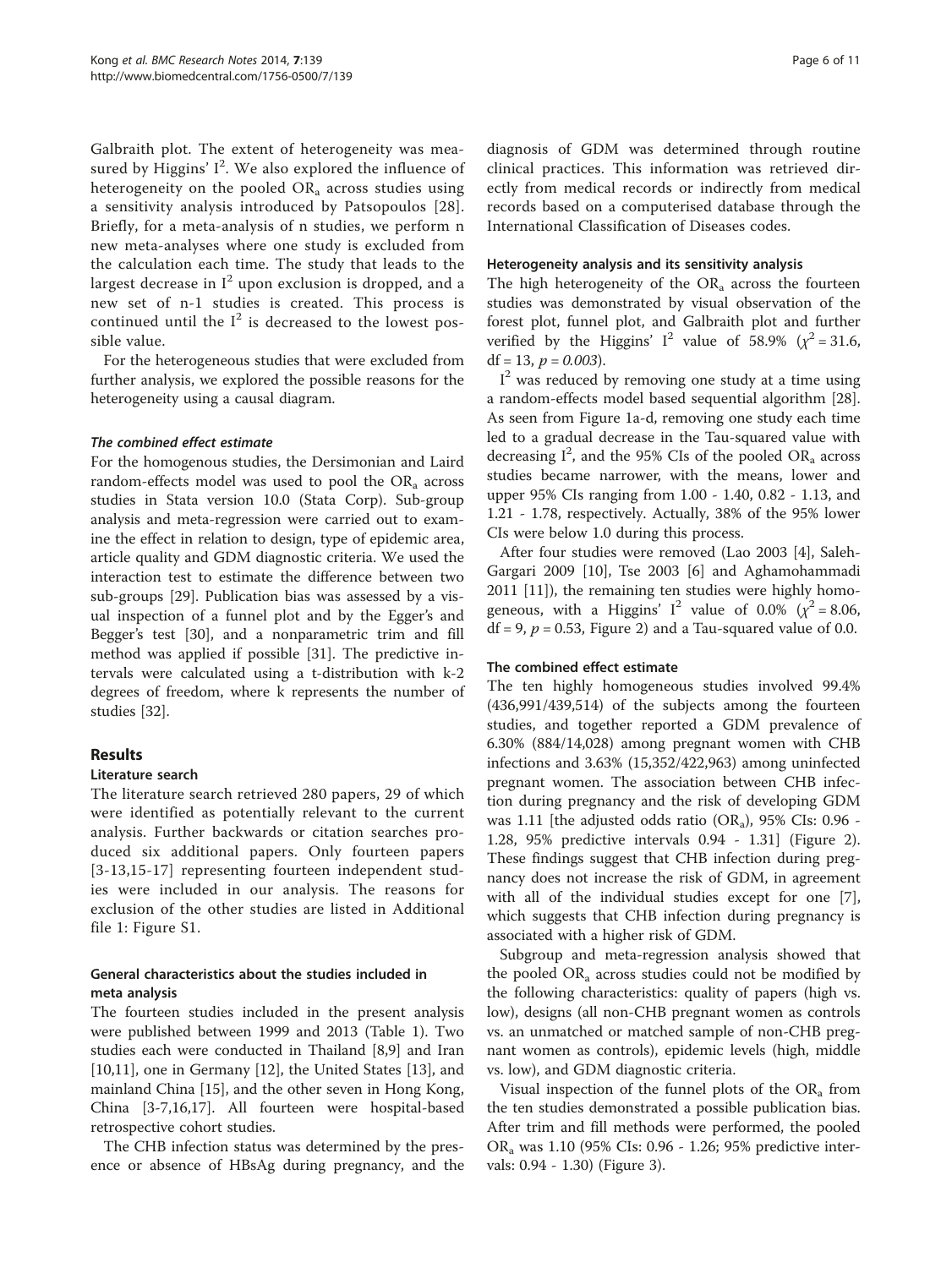Higgins' I<sup>2</sup> value. The blue, green and orange hollow circles denote the pooled OR<sub>a</sub>, 95% ORL and ORH, respectively, and the red multiple signs denote the Tau-squared values.

## Possible reasons for the heterogeneity of the remaining four studies

The four heterogeneous studies that were excluded from further analysis all reported a higher risk of GDM for pregnant women with CHB infection (Figure [2](#page-7-0)). The effect of their removal on the heterogeneity was depicted within a causal diagram (Figure [4\)](#page-8-0). The first and third excluded studies, Lao 2003 [\[4](#page-9-0)] and Tse 2003 [[6\]](#page-9-0), respectively, had both recruited a special subset of pregnant women from the population in Hong Kong, China. For the former study, CHB infected pregnant women were subjected to more rigorous oral glucose tolerance testing

<span id="page-6-0"></span>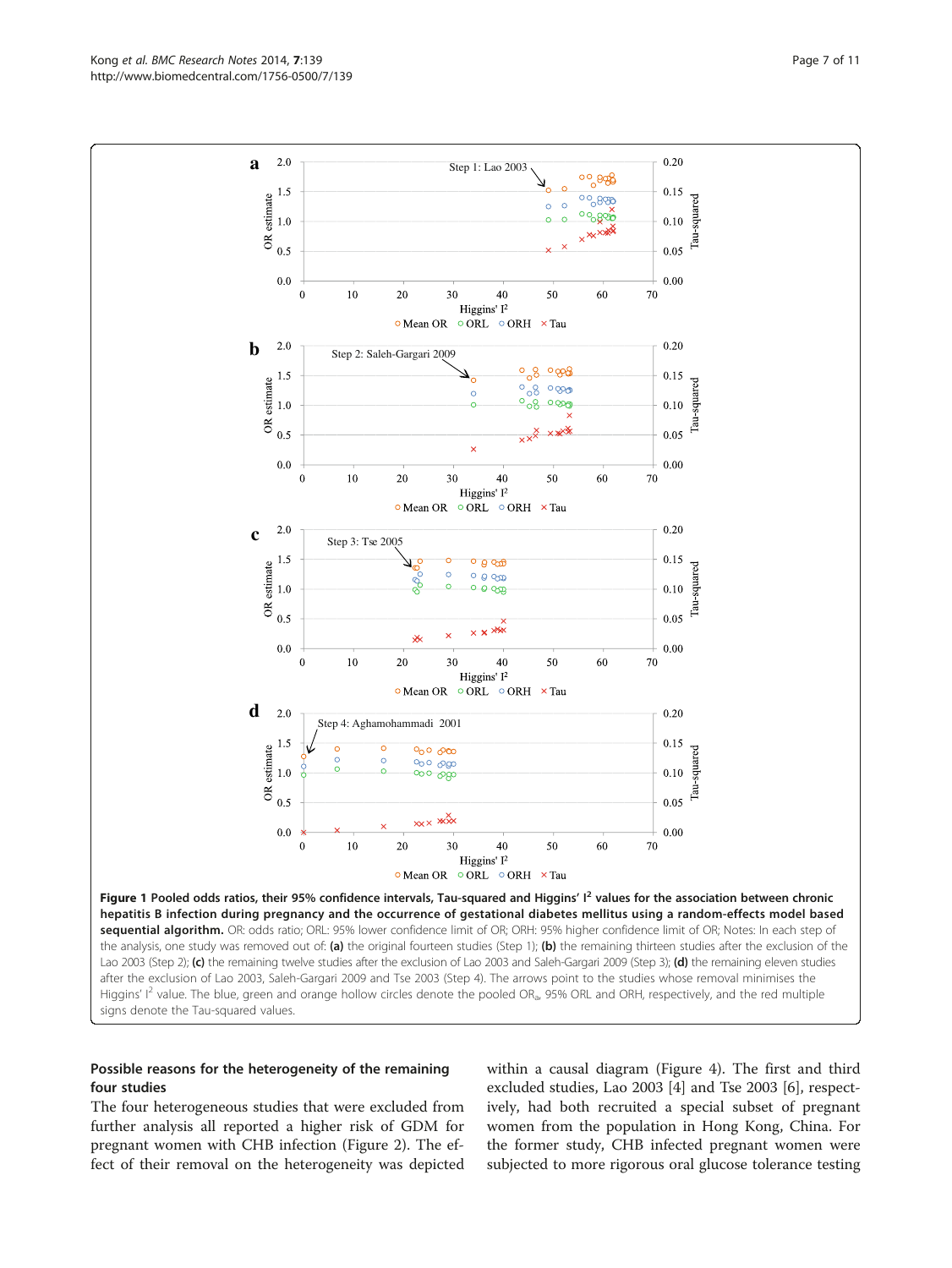<span id="page-7-0"></span>

| Author                                                                    | year |                                                                                                                                             |                  |                                  |            |              |                |
|---------------------------------------------------------------------------|------|---------------------------------------------------------------------------------------------------------------------------------------------|------------------|----------------------------------|------------|--------------|----------------|
|                                                                           |      | Area, Country<br>Hongkong, China                                                                                                            |                  | OR (95% CI)                      | <b>CHB</b> | non-CHB      | Weight%        |
| Wong SF                                                                   | 1999 | Hongkong, China                                                                                                                             |                  | 1.00(0.57, 1.77)                 | 25/824     | 181/6281     | 6.04           |
| Lao TT                                                                    | 2003 | Hongkong, China                                                                                                                             |                  | 3.32 (1.72, 6.41)                | 23/70      | 77/697       | R1             |
| To WWK                                                                    | 2003 | Hongkong, China                                                                                                                             |                  | 0.77(0.47, 1.26)                 | 42/1340    | 478/12452    | 7.95           |
| Tse KY                                                                    | 2005 | Hongkong, China                                                                                                                             |                  | 2.04(1.21, 3.44)                 | 48/253     | 28/253       | R <sub>3</sub> |
| Lao TT                                                                    | 2007 | Bangkok, Thailand                                                                                                                           |                  | 1.24(1.01, 1.52)                 | 141/1138   | 1227/12547   | 48.34          |
| Lert-Amornpong S                                                          | 2007 | Nakhonsawan, Thailand                                                                                                                       |                  | 2.89 (0.55, 15.17)               | 6/164      | 2/162        | 0.71           |
| Thungsuk R                                                                | 2008 | Tehran, Iran                                                                                                                                |                  | 1.32(0.33, 5.29)                 | 5/154      | 4/170        | 1.02           |
| Saleh-Gargari S                                                           | 2009 | Sari, Iran                                                                                                                                  |                  | $3.62$ $(1.63, 8.04)$            | 35/450     | 9/450        | R2             |
| Aghamohammadi A                                                           | 2011 | Leipizig, Germany                                                                                                                           | ⊢−               | 1.53(1.19, 1.97)                 | 35/150     | 23/200       | R4             |
| Lobstein S                                                                | 2011 | 37 states, USA                                                                                                                              |                  | 2.20 (0.13, 37.02)               | 0/39       | 36/8154      | 0.25           |
| Reddick KL                                                                | 2011 | Guangzhou, China                                                                                                                            |                  | 1.39(0.90, 2.16)                 | 35/797     | 7464/296218  | 10.11          |
| Lu YP                                                                     | 2012 | Hongkong, China                                                                                                                             |                  | 0.85(0.41, 1.77)                 | 18/188     | 28/265       | 3.67           |
| Lao TT                                                                    | 2013 | Hongkong, China                                                                                                                             |                  | 0.91(0.62, 1.34)                 | 553/8636   | 5222/77936   | 13.01          |
| Mak SL                                                                    | 2013 |                                                                                                                                             |                  | 0.92(0.58, 1.48)                 | 59/748     | 710/8778     | 8.92           |
| Overall (I-squared = $0.0\%$ , p = $0.528$ )<br>with predictive intervals |      |                                                                                                                                             |                  | 1.11(0.96, 1.28)<br>(0.94, 1.31) | 1025/14951 | 15489/424563 | 100.00         |
| NOTE: Weights are from random effects analysis                            |      |                                                                                                                                             |                  |                                  |            |              |                |
|                                                                           |      | $\cdot$                                                                                                                                     | 2, 3, 4, 5<br>10 | 20                               |            |              |                |
|                                                                           |      | favoring Control                                                                                                                            | favoring CHB     |                                  |            |              |                |
|                                                                           |      | Figure 2 Effect of chronic hepatitis B infection during pregnancy on the occurrence of gestational diabetes mellitus using a random-effects |                  |                                  |            |              |                |

R1, R2, R3 and R4 denote the studies in the order of their removal during the process for the reduction of Higgins' I<sup>2</sup> .

(OGTT), and exhibited a higher serum ferritin concentration which was considered to be both an outcome of the CHB infection and a risk factor of GDM [\[33\]](#page-10-0). The pregnant women in the latter study had multiple risk factors, with some suffering from significant medical diseases requiring active treatment, including pre-existing diabetes mellitus. Both CHB infection during pregnancy and GDM may lead to a high-risk status among pregnant women, which would affect their recruitment into the study. Thus, both studies may have enrolled more CHB infection-related GDM [[34\]](#page-10-0), a selection bias resulting in the overestimation of the association between CHB infection and GDM. The second and fourth excluded studies, Saleh-Gargari 2009 [\[10\]](#page-9-0) and Aghamohammadi 2009 [\[11](#page-9-0)], respectively, were both conducted in Iran with similar designs. As we know, the prevalence of both CHB infection and GDM differs among ethnic groups [[18](#page-10-0)], making it possible that the CHB infection-GDM association may exist in pregnant Iranian women but not the others. These issues should be addressed further in future studies.

#### **Discussion**

Our results suggest that CHB infection during pregnancy does not represent a significant general risk for the development of GDM as compared to non-CHB infected controls.

The high initial between-study heterogeneity in this meta-analysis prevented us from drawing strong conclusions. To overcome this problem, we firstly used a sequential algorithm based sensitivity analysis of betweenstudy heterogeneity [[28](#page-10-0)], which differentiated those homogenous studies from the other heterogeneous ones. This strategy was helpful in identifying and sequentially excluding the heterogeneous studies, i.e., at least those with outliers, which made the analysis based on the random-effects model more reasonable [[32](#page-10-0)]. Although the acceptable level of heterogeneity remains unknown [\[35](#page-10-0)], we were conservative and chose the lowest Higgins'  $I^2$  as our standard for this differentiation. As a result, this strategy resulted in a parallel decrease in both Higgins' I<sup>2</sup> and Tau-squared, with values approaching 0.0% and 0.0, respectively.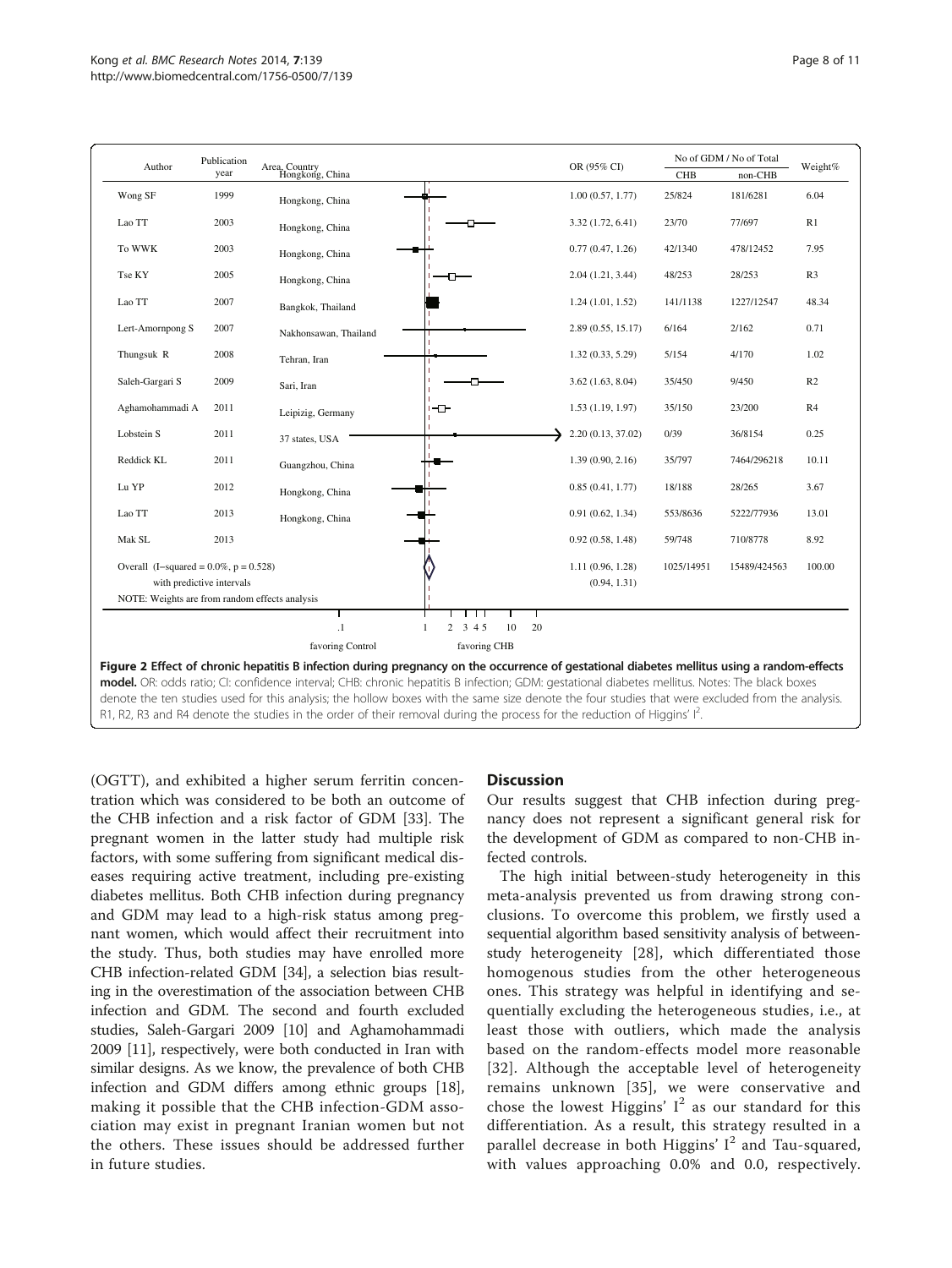<span id="page-8-0"></span>

Finally, we differentiated ten homogenous studies from the remaining four heterogeneous ones.

Those ten homogeneous studies reported GDM prevalences of 6.30% and 3.63% among pregnant women with and without CHB infection, respectively. The risk of GDM for CHB-infected pregnant women was comparable to the risk for uninfected women ( $OR_a = 1.11$ , 95%) CI: 0.96-1.28). These findings suggest that CHB infection during pregnancy is not associated with an additional risk of GDM.

Two of the heterogeneous studies, Lao 2003 [\[4\]](#page-9-0) and Tse 2003 [[6](#page-9-0)], provided further support. The study of Lao 2003 [\[4](#page-9-0)] enrolled pregnant women with higher levels of ferritin, which independently predicts the severity or

advanced fibrosis of non-alcoholic fatty liver disease [[36\]](#page-10-0). The study of Tse 2003 [\[6\]](#page-9-0) enrolled high-risk pregnant women. Thus, both of these studies may have enrolled women with more progressive stages of CHB infection, which would have resulted in the overestimation of the association between CHB infection and GDM.

It remains unclear why only Iranian pregnant women with CHB infection appear to have an increased risk of GDM. Both Iranian studies, Saleh-Gargari 2009 [\[10](#page-9-0)] and Aghamohammadi 2011 [[11](#page-9-0)], were conducted on Iranian pregnant women with similar designs [\[10,11](#page-9-0)] but reported a significantly higher association between CHB infection and GDM than the other studies analysed here. Since the occurrence of both CHB infection and GDM differs

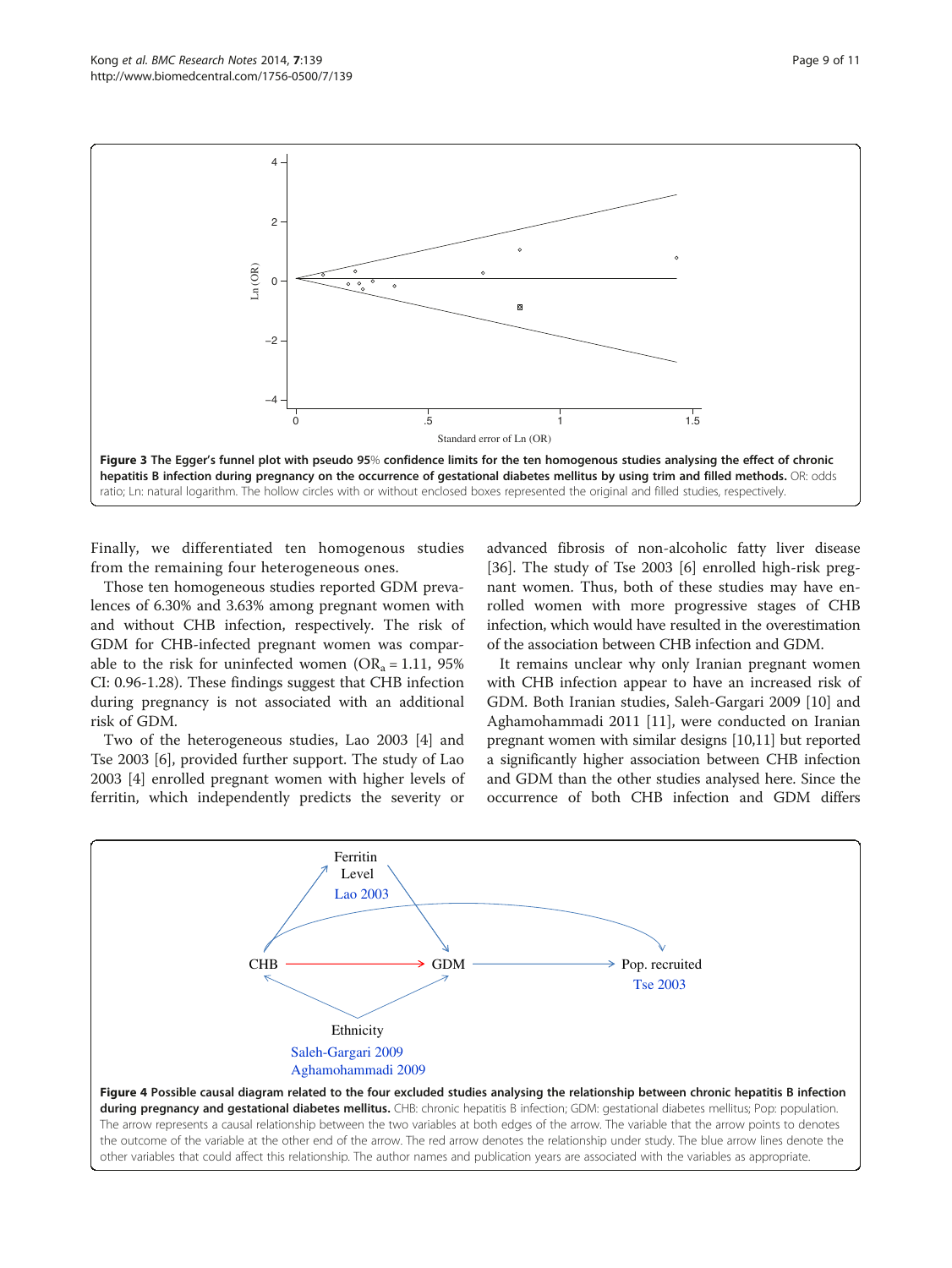<span id="page-9-0"></span>among ethnic groups [[18](#page-10-0)], there may be an ethnic difference in the association between CHB infection and GDM.

GDM is characterised by pancreatic β-cell dysfunction that results in insulin resistance (IR). IR has been shown to be associated with both CHC and CHB infection [\[22](#page-10-0)], but CHC related IR was mainly due to steatosis development [\[37](#page-10-0)] or fibrosis progression [[38\]](#page-10-0), which seems to be insignificant for CHB infection as most pregnant women with CHB infections are asymptomatic or experiencing mild hepatic injury [\[39\]](#page-10-0).

Routine screening for GDM is recommended near the beginning of the third trimester, and the identification of GDM will depend on the diagnostic criteria and guidelines. For economic, psychological and other reasons, GDM screening is conducted using a risk factor-based selective screening approach in most countries rather than universal screening. These differences in strategies did not seem to affect the non-significant association between CHB infection and the risk of GDM [12-14[,16,17](#page-10-0)], which was further supported by our sub-group and meta-regression analysis. Only one out of the ten homogenous studies reported a positive association between CHB infection and the risk of GDM [7]. This difference can be explained by the fact that the replacement of the Australian standard for GDM diagnosis with the WHO standard would have resulted in the inclusion of individuals with impaired glucose tolerance into the GDM group. Routinely, pregnant women will receive the same screening and are subjected to the same diagnostic criteria in the same study regardless of CHB infection status, so issues of this type seem to play insignificant roles in most of the studies [3,5,8,9,13,14[,16,17](#page-10-0)]. Future studies should use a universal screening strategy together with the new diagnostic criteria established for GDM.

## Conclusions

Our findings imply that GDM is not attributable to CHB infection during pregnancy. Thus, any extra GDM screening for this population is not necessary, which is a commonly accepted practice throughout the world except in Hong Kong, China. This extra screening will likely result in a greater economic burden and additional psychological concerns such as fear or guilt, especially in epidemic areas, like China. Probably, advanced clinical stages of liver diseases of varied aetiologies may be more important in the development of GDM, and the significantly high association between CHB infection and GDM in Iranian pregnant women is worth further study.

## Additional file

[Additional file 1: Figure S1.](http://www.biomedcentral.com/content/supplementary/1756-0500-7-139-S1.pptx) Flow chart describing the paper retrieval and analysis strategies for this meta-analysis. GDM: gestational diabetes mellitus; CHB: chronic hepatitis B infection.

#### Competing interests

The authors declare that they have no competing interests.

#### Authors' contributions

YZ and YL conceived and coordinated the study and drafted the manuscript. DK and HL participated in the study design, reference search and data analysis. WH and SW participated in the study design and data extraction. DK and AH participated in the quality rating and data analysis. YW and YL participated in the quality rating and the data extraction and analysis. NZ supervised the statistical analysis. All authors read and approved the final manuscript.

#### Acknowledgements

This work was supported by National Natural Science Foundation General Program (81373065), Innovation Program of Shanghai Municipal Education Commission (14ZZ015) and the Key Discipline Construction of Public Health of Shanghai (12GWZX0101).

#### Author details

<sup>1</sup>Department of Epidemiology, School of Public Health, Fudan University, Shanghai 200032, China. <sup>2</sup>The Key Laboratory on Public Health Safety, Ministry of Education, Fudan University, Shanghai 200032, China. <sup>3</sup>Department of Clinical Laboratory, Anqing City Hospital, Anqing 246003, Anhui Province, China. <sup>4</sup>Department of Gynaecology and Obstetrics, Anqing City Hospital, Anqing 246003, Anhui Province, China. <sup>5</sup>Department of Biostatistics, School of Public Health, Fudan University, Shanghai 200032, China. <sup>6</sup>Department of Sanitary Microbiology, School of Public Health, Fudan University, Shanghai 200032, China.

#### Received: 25 October 2013 Accepted: 4 March 2014 Published: 11 March 2014

#### References

- 1. Lavanchy D: Hepatitis B virus epidemiology, disease burden, treatment, and current and emerging prevention and control measures. J Viral Hepat 2004, 11(2):97–107.
- 2. Tan HH, Lui HF, Chow WC: Chronic hepatitis B virus (HBV) infection in pregnancy. Hepato int 2008, 2(3):370–375.
- 3. Wong S, Chan LY, Yu V, Ho L: Hepatitis B carrier and perinatal outcome in singleton pregnancy. Am J Perinatol 1999, 16(9):485-488.
- 4. Lao TT, Tse KY, Chan LY, Tam KF, Ho LF: HBsAg carrier status and the association between gestational diabetes with increased serum ferritin concentration in Chinese women. Diabetes Care 2003, 26(11):3011–3016.
- 5. To WW, Cheung W, Mok KM: Hepatitis B surface antigen carrier status and its correlation to gestational hypertension. Aust N Z J Obstet Gynaecol 2003, 43(2):119–122.
- 6. Tse KY, Ho LF, Lao TT: The impact of maternal HBsAg carrier status on pregnancy outcomes: a case-control study. J Hepatol 2005, 43(5):771-775
- 7. Lao TT, Chan BC, Leung WC, Ho LF, Tse KY: Maternal hepatitis B infection and gestational diabetes mellitus. J Hepatol 2007, 47(1):46–50.
- 8. Lert-amornpong S, Caengow S, Chutaputti A: The association of pregnancy outcomes and HBsAg positive. Thai J Gastroenterol 2007, 8(3):115–118.
- 9. Thungsuk R: Maternal hepatitis B infection and pregnancy outcomes. J Prapokklao Hosp Clin Med Educat 2008, 25(3):246–254.
- 10. Saleh-Gargari S, Hantoushzadeh S, Zendehdel N, Jamal A, Aghdam H: The association of maternal HBsAg carrier status and perinatal outcome. Hepat Mon 2009, 9(3):180–184.
- 11. Aghamohammadi A, Nooritajer M: Maternal hbsag carrier and pregnancy outcome. Aust J Basic & Appl Sci 2011, 5(3):607–610.
- 12. Lobstein S, Faber R, Tillmann HL: Prevalence of hepatitis B among pregnant women and its impact on pregnancy and newborn complications at a tertiary hospital in the eastern part of Germany. Digestion 2011, 83(1–2):76–82.
- 13. Reddick KL, Jhaveri R, Gandhi M, James AH, Swamy GK: Pregnancy outcomes associated with viral hepatitis. J Viral Hepat 2011, 18(7):e394–398.
- 14. Lao TT, Sahota DS, Suen SS, Law LW, Leung TY: Maternal HBsAg status and infant size–a Faustian bargain? J Viral Hepat 2012, 19(7):519–524.
- 15. Lu YP, Chen YP, Xiao XM, Liang XJ, Li J, Huang SM, Chen X, Hocher Berthold HB: [Impact of maternal hepatitis B surface antigen carrier status on preterm